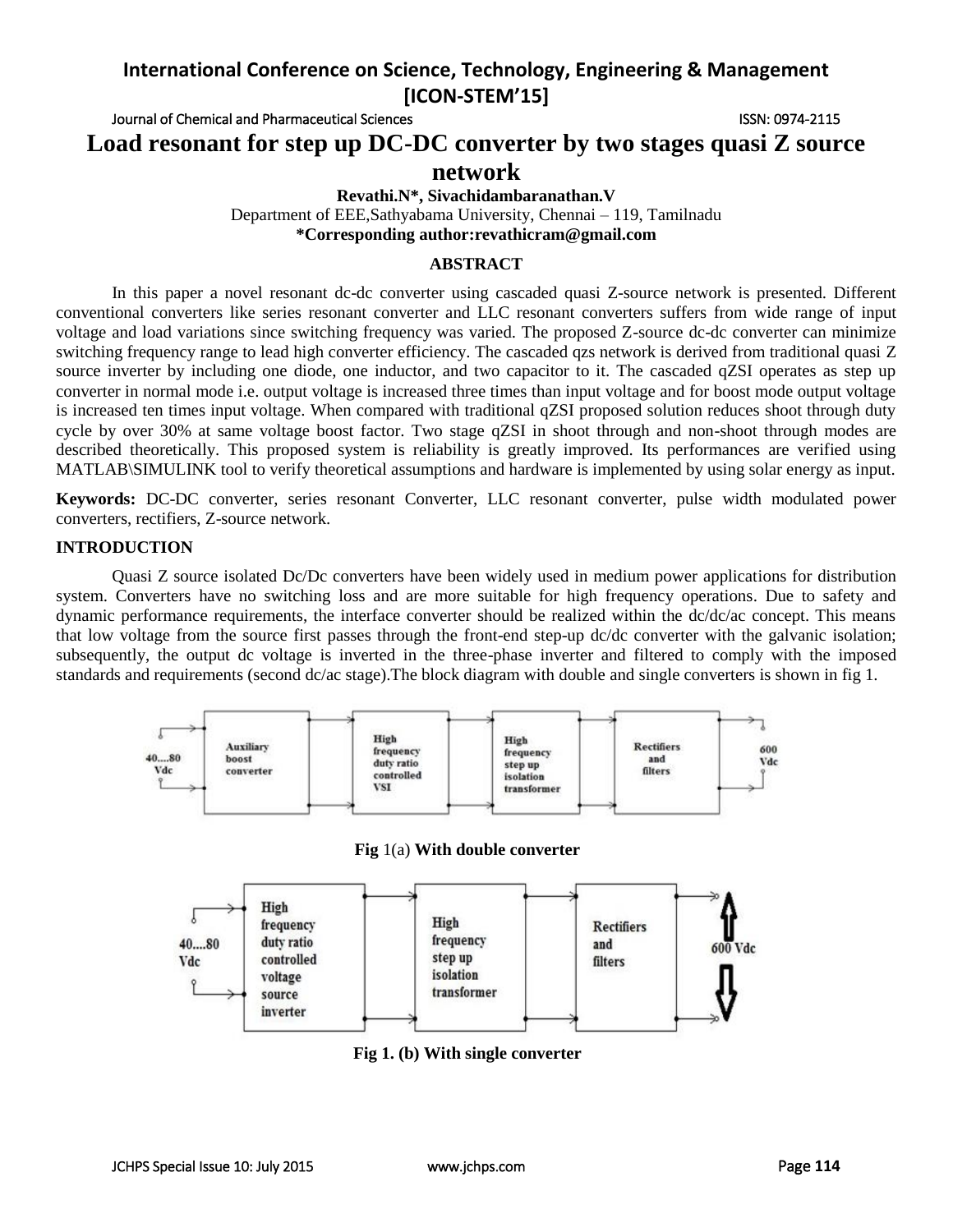## Journal of Chemical and Pharmaceutical Sciences ISSN: 0974-2115

Distributed power generation, when fully implemented, can provide reliable, high-quality, and low-cost electric power is focused. To increase the power density of the converter, a three-phase auxiliary ac link (a three-phase inverter and a three-phase isolation transformer) and a three-phase VDR are proposed. The design of the front-end isolated dc/dc converter is most challenging because this stage is the main contributor of interface converter efficiency, weight, and overall dimensions. In the first case [Fig. 1(a)], the auxiliary boost converter steps up the varying FC voltage and battery voltage to a certain constant voltage level (40–80 Vdc) and supplies the input terminals of the isolated dc/dc converter. Its main drawbacks are drawn from the multistage energy conversion structure, i.e., complicated control and protection algorithms and reduced reliability due to the increased number of switching devices. A direct step-up dc/dc converter without input voltage pre regulation [Fig. 1(b)] is simpler in control and protection. Due to the reduced number of switching devices, the converter tends to have better efficiency and reliability. The varying voltage from the FC is passed through the high-frequency inverter to the step-up isolation transformer. This paper is devoted to a new power circuit topology to be implemented in the front-end dc/dc converter to provide effective voltage step-up in the whole range of input voltage and load variations by using isolation transformer.

#### **TRADITIONAL Z SOURCE CONVERTER**

To overcome the above problems of the traditional V-source and I-source converters, an impedance-source (or impedance-fed) power converter (abbreviated as Z-source converter) and its control method for implementing dc-to-ac, ac-to-dc, ac-to-ac, and dc-to-dc power conversion is implemented and explained in. The unique feature of the Z-source inverter is that the output ac voltage can be any value between zero and infinity regardless of the input voltage. That is, the Z-source inverter is a buck–boost inverter that has a wide range of obtainable voltage. Fig 2 show the traditional voltage fed ZSI and the proposed voltage fed qZSI, respectively. Lz and Cz are connected in a shape to provide an impedance source coupling the converter to dc source/load (can be either voltage and current source/load). So, DC source can be a battery, diode, rectifier, thyristor converter, fuel cell, an inductor, a capacitor or a combination of those. With the traditional ZSI, the unique LC and diode network connected to the inverter bridge modify the operation of the circuit, allowing the shoot-through state. This network will effectively protect the circuit from damage when the shoot-through occurs and by using the shoot-though state, the (quasi-) Z-source network boosts the dc-link voltage obtained. The ZSI has discontinuous input current in the boost mode; while the input current of the qZSI is continuous due to the input inductor *L*1, which will significantly reduce input stress. Two high-efficiency energy recycling zero-voltage electronic loads (ELs) based on a Z-source converter can be also explained in.



**Fig.2.Traditional Z source network**

The proposed Z-source resonant converter has both the buck and boost function, based on its operating states i.e.output voltage (Vdc) of the converter can be located either within or in the middle of the input voltage (*Vin*) range. The output voltage of inverter (Vo) can be connected to rectifier through series resonant circuit is discussed in. The resonant tank is connected between Z source and load in fig 3 it exhibits three operating modes based on resonant frequency.

$$
fr = 1/2\pi LrCr
$$

**Normal mode (Vin=Vdc, fsw = fr):** In normal mode switching frequency is set equal to the frequency of tank circuit. The tank frequency can be defined as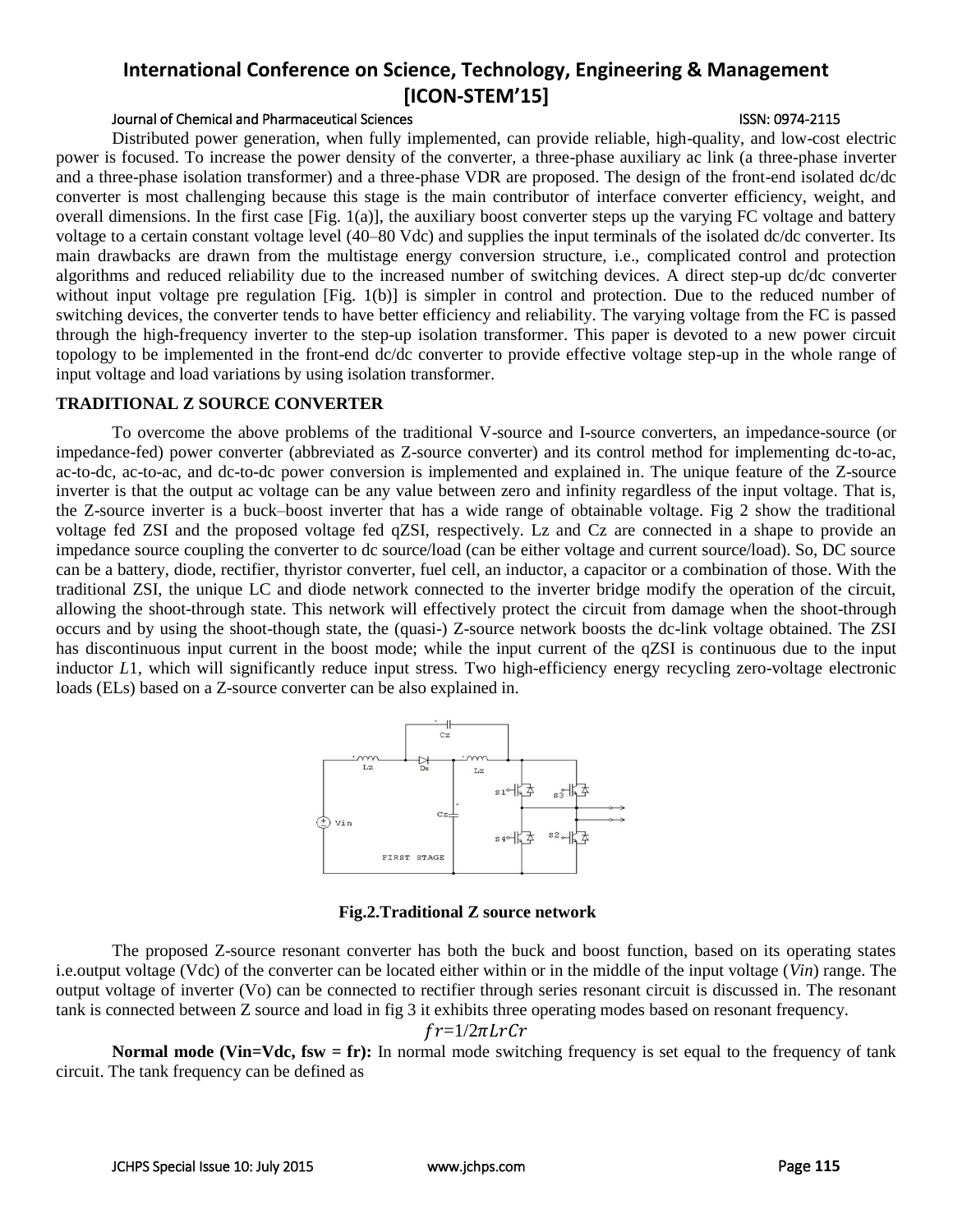Journal of Chemical and Pharmaceutical Sciences ISSN: 0974-2115



#### **Fig.3.Resonant tank connection**

Where Lr and Cr are tank circuit elements. There is no circulating current and all switches are turned on and off at perfect zcs and zvs condition.so maximum efficiency will be achieved here.

**Buck mode (Vin>Vdc , fr<fsw<fsw.max ):**In this mode, the proposed converter operates as conventional SRC and controls *Vo* by increasing *fsw* from *fr* to its maximum switching frequency ( *fsw*.max ). However, unlike the SRC, frequency range of the proposed converter can be much narrower than that of the SRC because the input voltage range in buck mode is narrower than that of the SRC[4 .7]. As a consequence, light load efficiency of the proposed converter can be improved significantly.

**Boost mode (Vin<Vdc,fsw = fr):**In this mode, *fsw* is fixed to *fr*, same as the normal mode operation mentioned above. In this mode, however, the proposed converter uses switch shoot through to boost *Vo.* This Z source network uses shoot through mode to boost the voltage and the circuit can be analyzed to determine the boost voltage factor.

## **STEP UP DC/DC CONVERTER WITH CASCADED qZS-NETWORK**

The cascaded (two-stage) qZS-network could be derived by the adding of one diode, one inductor, and two capacitors to the traditional quasi-Z-source inverter (qZSI). The proposed cascaded qZSI inherits all the advantages of the traditional solution (voltage boost and buck functions in a single stage, continuous input current, and improved reliability). Moreover, as compared to the conventional qZSI, the proposed solution reduces the shoot-through duty cycle by over 30% at the same voltage boost factor. In traditional qZSI, the shoot through states are used to boost the magnetic energy stored in the dc-side inductors *L*z and *L*z without short circuiting the dc capacitors *C*z and *C*z. This increase in magnetic energy, in turn, provides the boost of the voltage seen on the inverter output during traditional operating states. If the input voltage is high enough, the shoot- through states are eliminated, and the qZSI begins to operate as a traditional VSI.



**Fig.4.Cascaded two stage qZS network and a voltage doubler without resonant element**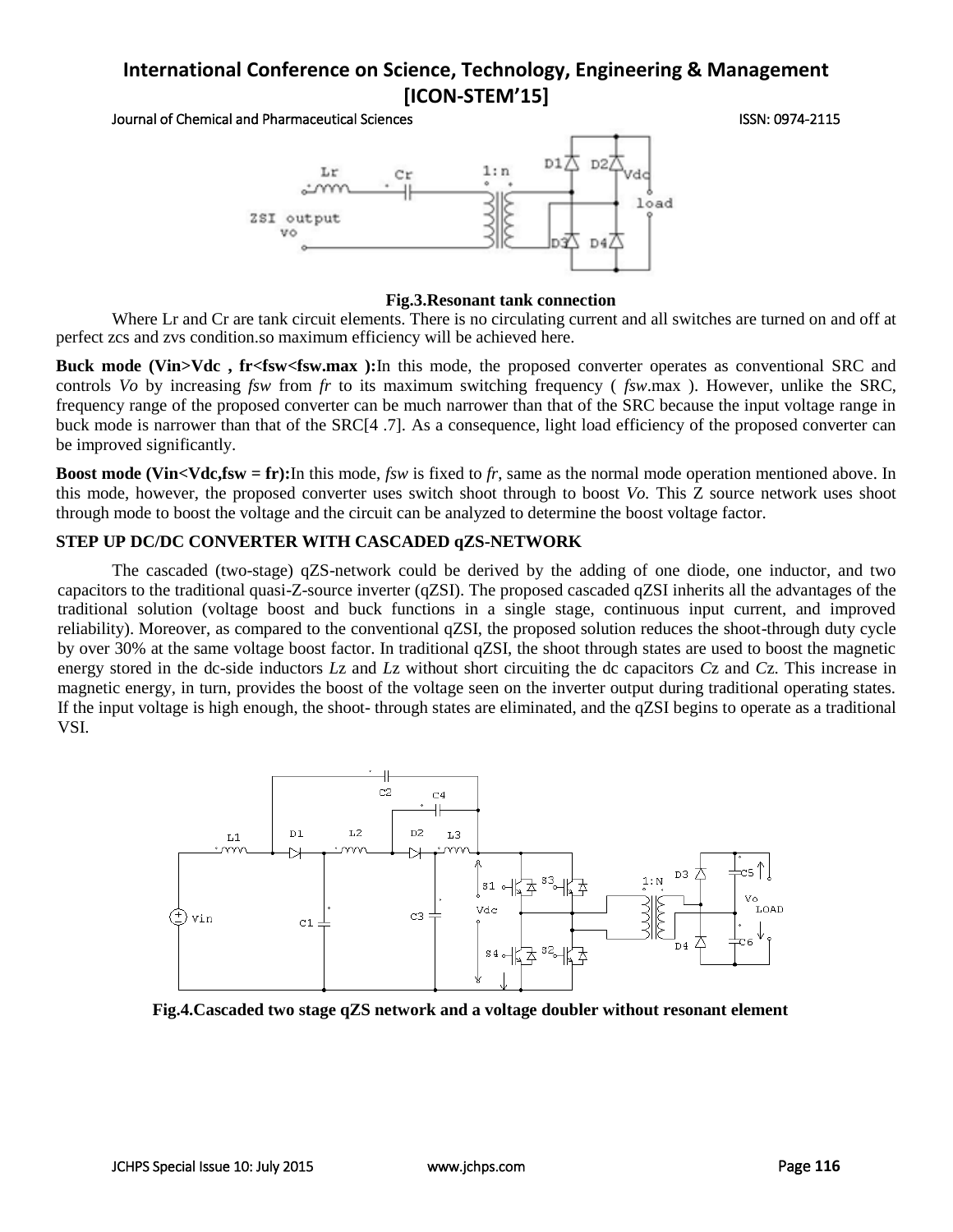Journal of Chemical and Pharmaceutical Sciences ISSN: 0974-2115



**Fig.5.Cascaded two stage qZS network and a voltage doubler with resonant element**

The topology proposed (Fig. 4 and 5) utilizes the voltage-fed qZSI with a cascaded qZS-network and continuous input current, a high-frequency step-up isolation transformer, and a voltage-doubler rectifier. It analyzes the design of the two-stage qZSI, whereas the design and operation of the transformer–rectifier stage of the converter remain the same as those with traditional isolated full-bridge converters. To regulate the varying input voltage, the front end/cascaded qZSI has two different operating modes:

## **MODES OF OPERATION**

- Non shoot-through(active mode) and
- Shoot through.(boost mode)

**Non shoot through mode:**During light load conditions qZSI performs only voltage buck function, when the output voltage of FC or any varying dc source reaches maximum value. The inverter is controlled in the same manner as with the traditional VSI, utilizing only the active states when one and only one switch in each phase leg conducts is given in. VSI applies one of the six non-zero switching vectors to the load while drawing a load dependant current from its input source. Considering the power balance between the input and output of the VSI, the current drawn from the impedance network during this state can be represented by a constant current source *Idc* . The transistors in the full-bridge configuration are controlled alternately in pairs (*s*1 and *s*4 or *s*2 and *s*3,) with 180*◦*-phase-shifted control signals are notify in. In this operating mode, the duty cycle of inverter switches could never exceed 0.5. The equivalent circuit of the two-stage qZSI during non-shoot-through (active) states is shown in Fig. 6(a).



**Fig 6.Equivalent circuits during (a) non shoot through (active) state (b)shoot through state**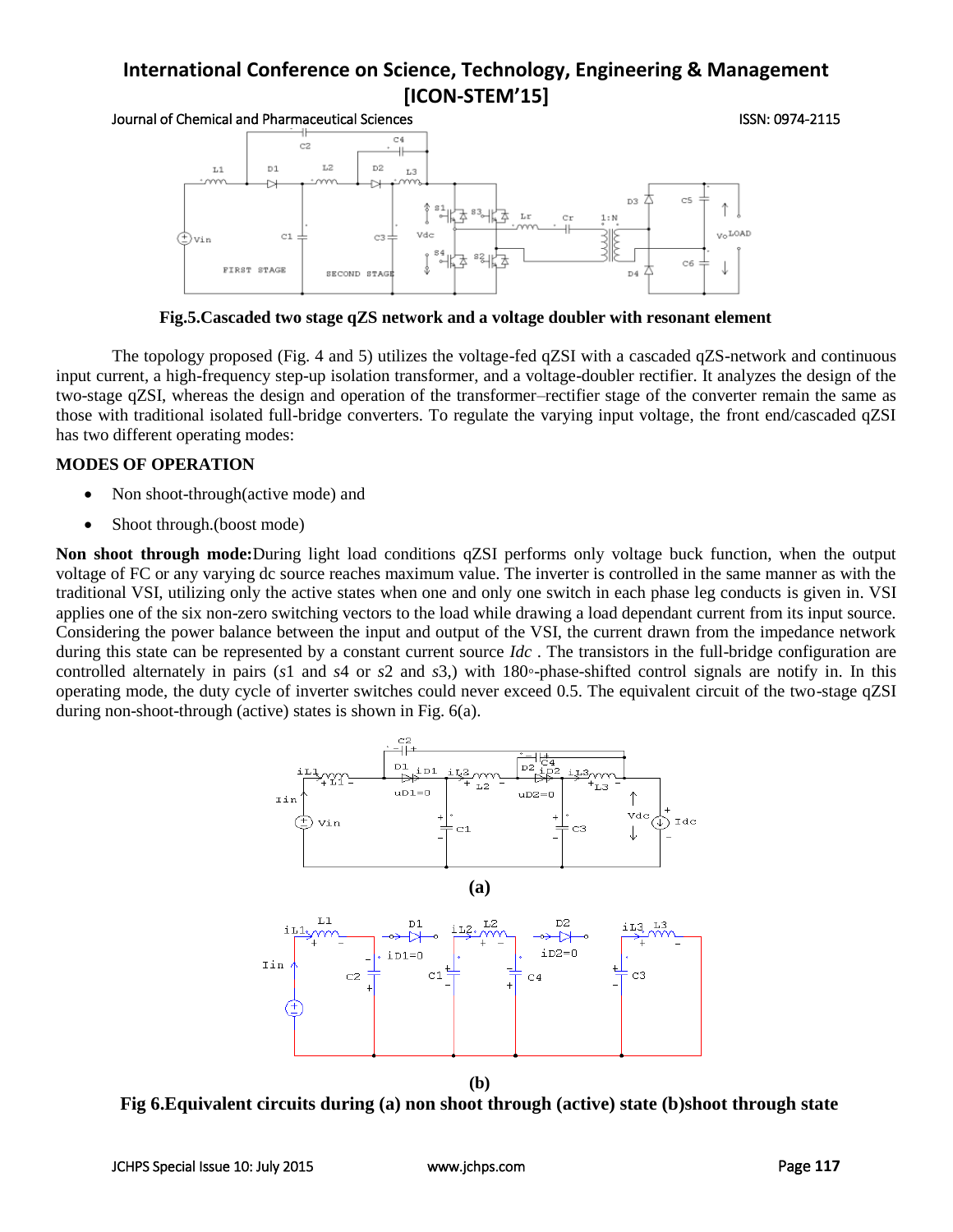## Journal of Chemical and Pharmaceutical Sciences ISSN: 0974-2115

**Shoot through mode:** When the input voltage drops below some predefined value, the qZSI starts to operate in the shootthrough mode. In order to boost the input voltage during this mode, a special switching state—the shoot-through state—is implemented in the pulse width modulation (PWM) inverter control. The cascaded QZS network makes the shoot-through states possible, effectively protecting the circuit from damage is indicated in. Moreover, the shoot through states are used to boost the magnetic energy stored in the dc-side inductors *L*1, *L*2, and *L*3 without short circuiting the dc capacitors *C*1*, . . . , C*4. This increase in the magnetic energy, in turn, provides the boost of the voltage seen on the inverter output during the active states. The equivalent circuit of the two-stage qZSI during the shoot-through states is shown in Fig. 6(b).

**Operation without resonant elements Lr and Cr:** In fig 4 the circuit diagram for cascaded Z source network is shown. This circuit will be operated in active and shoot through states. Therefore output of voltage doubler (Vo) is increased at 3- 9 times than input voltage (Vin). In active state Vo is three times Vin and nine times greater than Vin during Boost mode due to the presence of two stage Z source network.

**Operation with resonant elements Lr and Cr:** Figure 5 is referred for operation of two stage Z source network with tank circuit. This circuit also operated in active and shoot through states. Therefore output of voltage doubler (Vo) is increased at 4-10 times than input voltage (Vin).compared to without resonant elements this mode increases output voltage.

## **SIMULATION RESULTS**

The supply voltage can be varied from 50V-150V as per load and value of source inductor and capacitors. The resonant frequency is set to 49.3 kHz.

**Traditional Z source network**: The Supply voltage of converter is 40V and achieved output voltage is 800V in boost mode. And in buck mode the 80V is applied voltage and achieved output voltage is 60V as per the load variations. In normal mode the 80V is supplied voltage and same is achieved. And the experimental parameters are source inductor=5e-6, capacitor=.54e-6, isolation transformer=1:1 turns ratio, series resonant of series inductor =74e-6Η, capacitor= 141e-09F. All the simulations in traditional are observed using resistor load (20Ω-100Ω) in fig 8. Larger source inductor and capacitor can be used at 100e-6H, 220e-6F respectively.



**b. buck mode inverter and rectifier output**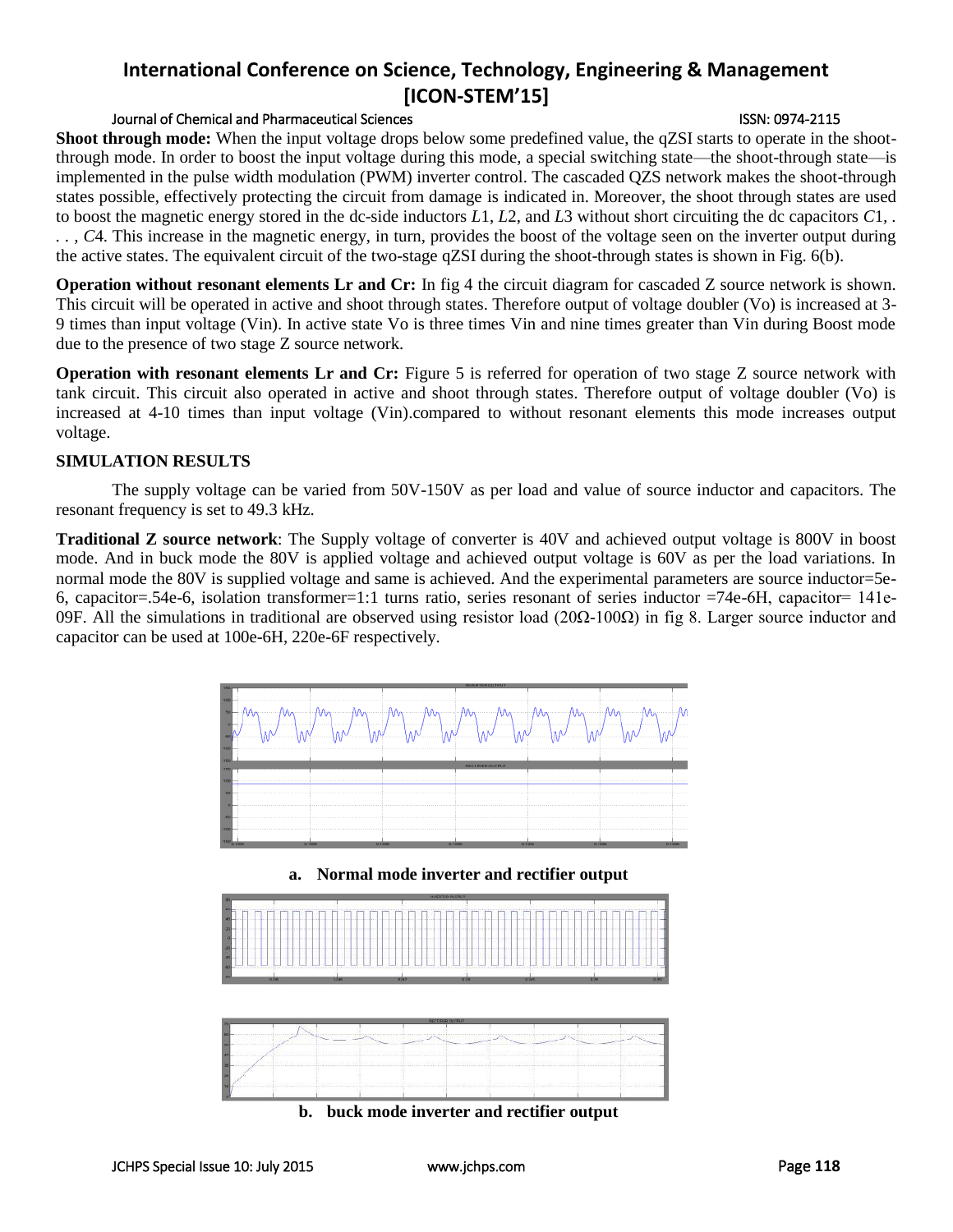Journal of Chemical and Pharmaceutical Sciences **ISSN: 0974-2115** ISSN: 0974-2115



**c. Boost mode inverter output voltage and current**



**(d) Boost mode rectifier output voltage and current. Fig 7.output waveforms of traditional Z network in normal (a) , buck (b) and boost(c&d) modes.** 

**Cascaded two stage Z source network:** The values of source inductor and capacitor are same in traditional network. But input voltage is 100V for both active and shoot through states. This circuit does not work in boost mode.

Without tank circuit: For 100V supplied voltage output of voltage doubler is varied from 300V to 900V in normal (a) and boost (b)modes in fig 8.



**(a)Normal mode voltage doubler and inverter output**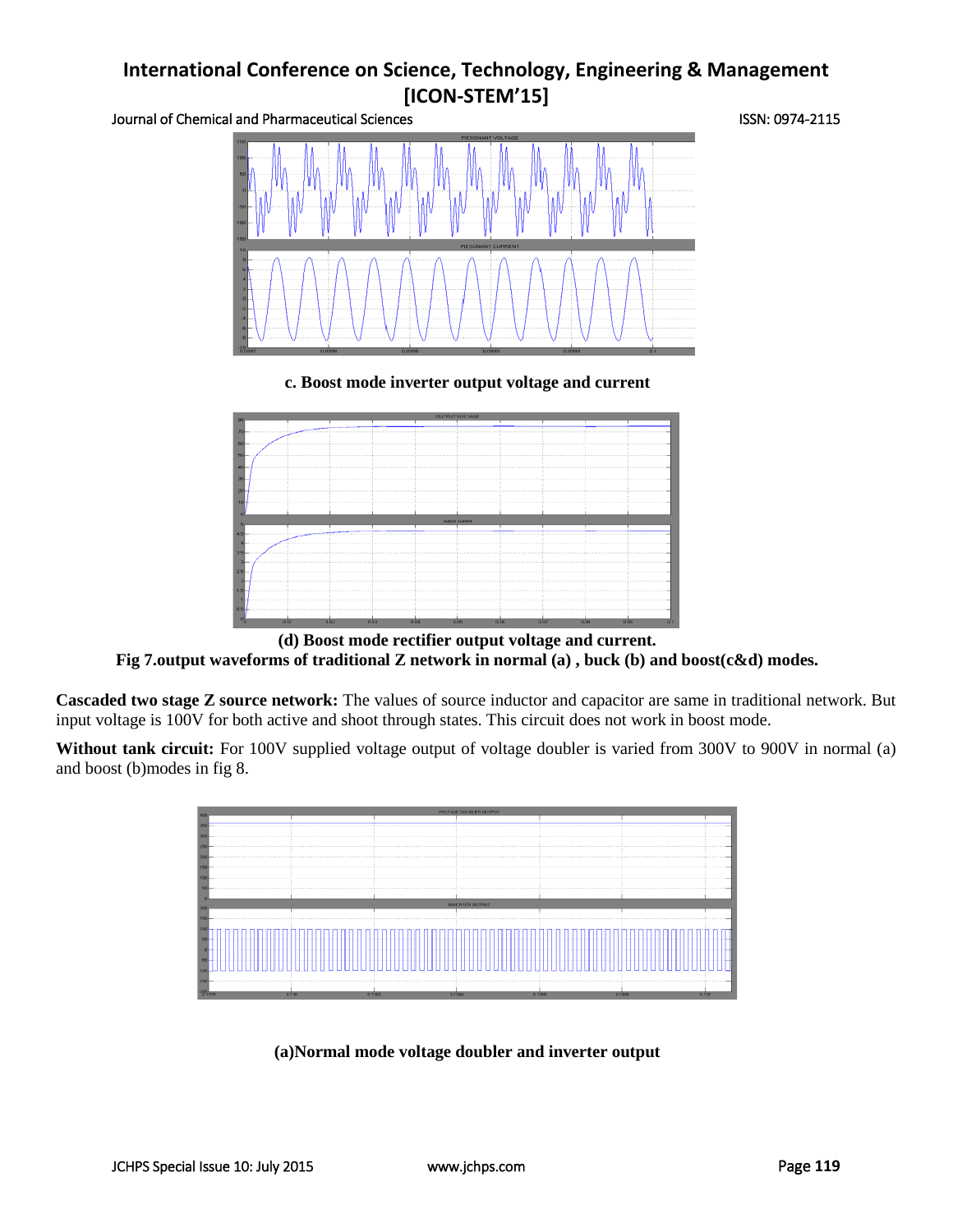Journal of Chemical and Pharmaceutical Sciences **ISSN: 0974-2115** ISSN: 0974-2115



**(b) Boost mode voltage doubler and inverter output Fig.8.Cascaded two stage ZSI network without tank circuit** 

With tank circuit: The value of series Lr and Cr are same in traditional Z source network. For 100V supplied voltage, output of voltage doubler is varied from 400V to 1000V in normal (a) and boost (b) modes in fig 9.



**a) Normal mode voltage doubler and inverter output** 



**b) Boost mode voltage doubler and inverter output Fig.9.Cascaded two stage ZSI network with tank circuit** 

## **CONCLUSION**

This paper has presented traditional and cascaded Z source network with/without resonant elements. To compose the cascaded qZS-network, one diode, one inductor, and two capacitors were added to the traditional voltage-fed qZSI. The output voltage is boosted 3 to 10 times greater than input voltage in two stage cascaded qZSI network. The novel configuration inherits all the advantages of traditional solutions (voltage boost and buck functions in a single stage, continuous input current, and improved reliability). The voltage-fed qZSI with the cascaded qZS-network reduced the shoot-through duty cycle by over 30% at the same voltage boost factor and component stresses as the traditional qZSI. The proposed cascaded qZSI can be applied to almost all dc/ac, ac/dc, ac/ac, and dc/dc power conversion schemes. To further decrease the shoot-through duty cycle at the same voltage boost factor, the number of stages of the qZS-network